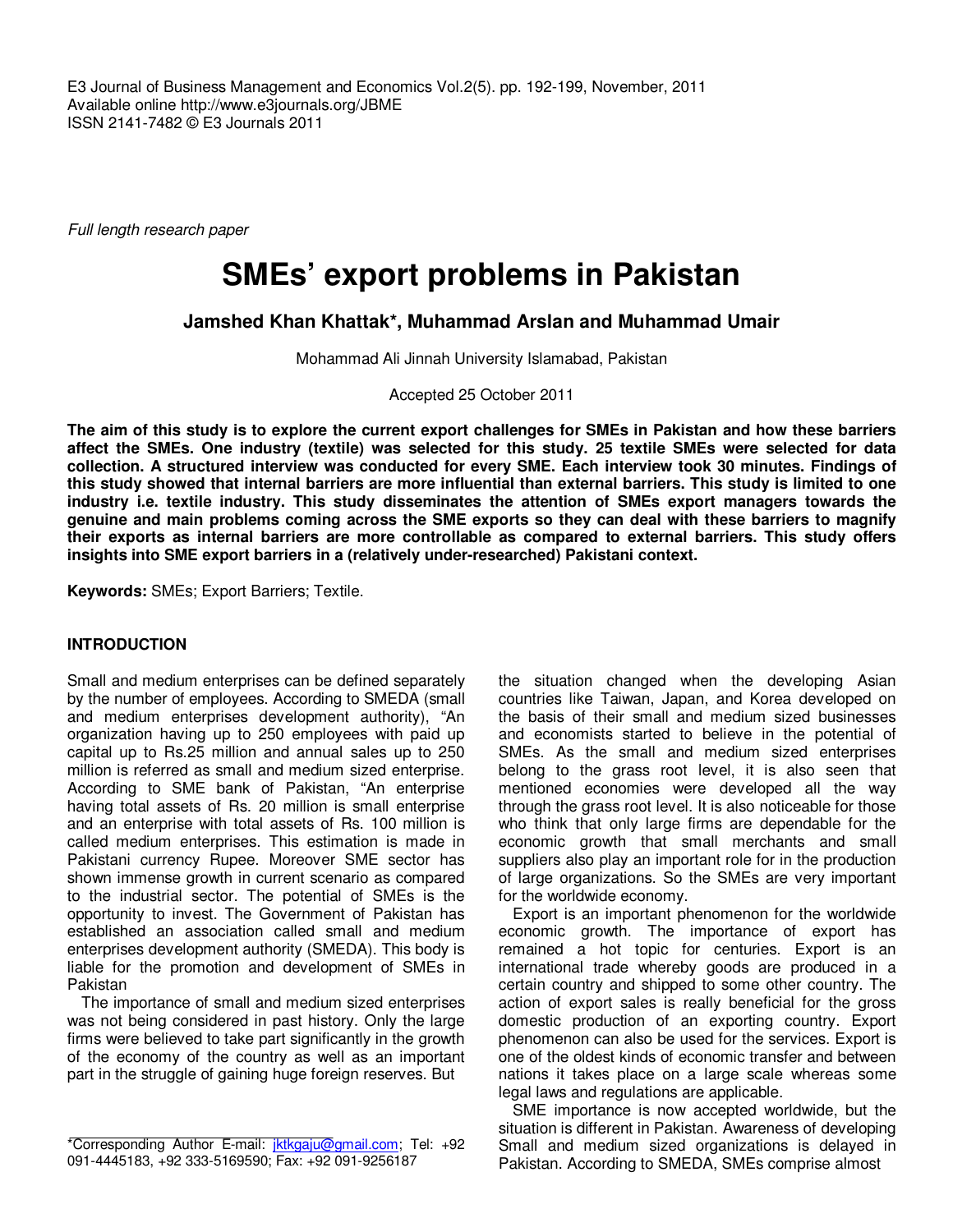90% of all the enterprises in Pakistan; employ 80% of the non-agricultural work force; and their part in the annual GDP is 40%, roughly and according to the Asian development bank report, SMEs in Pakistan are contributing in terms of value added 30% and 80% employment in industrial sector. As the SME sector was neglected in Pakistan so this affected the small and medium enterprises as well as Pakistan's economy. Despite some efforts for the improvement of SMEs in Pakistan, more endeavors are required to attain considerable improvement. The potential of the market of Pakistan is not doubted. So if appropriate and structured steps are undertaken then the SMEs of Pakistan can contribute positively to the growth of the economy in no time. The benefits acquired by the SME exporting can enlarge the foreign exchange reserves to develop a helpful skeleton to progress.

Pakistan's SME growth is sluggish because while in the process of exporting it has many hurdles on its progress path way. So the development in the SME sector is impossible without identifying, exploring and resolving the problems faced by SME export sector. There is a lack of study on this topic specifically in Pakistani context. But many researchers have pointed out the SME export challenges in some other context. SMEs face many hindrances in the exporting procedure. These barriers are different in nature but can be summed up in to internal and external barriers. These barriers directly or indirectly have some effect on the exporting procedure. However internal barriers can be handled easily but external factors are difficult to tackle (Leonidou, 2004).

There are many challenges that an SME exporter has to face and which influence export performances, these can be classified as internal and external export barriers. Internal export barriers are related to company and product characteristics. External export barriers are related to distinctive foreign consumer preferences, unusual business procedures and practices, the imposition of tariff barriers and regulatory import controls by overseas governments, severe competition, exchange rate fluctuations and limited hard currency for international trade (Ahmed et al., 2004). The abovementioned problems are classified as industry, export market and the macro environment barriers. (Ahmed et al., 2004)

As there is a significant difference between low level income economy and middle level income economy so it is very important to highlight the role played by SMEs in the adaptation of financial economies from low income levels to middle income levels. This exercise is particularly important for the countries like Pakistan to achieve the middle income status. In view of the foregoing, the following research questions were asked: What export challenges are being faced by SMEs in Pakistan? How can export challenges create hurdles in SMEs exporting business in Pakistan? The research objective is to explore the current SME export challenges in Pakistan.

This study provides the guideline with which SMEs exporting business is enhanced by recognizing the SMEs exporting barriers and removing them. This research provides a threshold for all SMEs to enhance their business profit and business boundaries by increasing their export and in order to increase their export level this study provides a distinctive and latest means with respect to the Pakistani context.

#### **Literature review**

Small and medium enterprises play a very significant role in the development of any economy. This statement is even applied to developing countries more strongly. So for the developing countries like Pakistan, small and medium sized enterprises are very helpful to for economic development (Altintas, 2007).

In Pakistan, the concept of small and medium enterprises is increasing. SMEs are having a huge part in GDP of Pakistan. But the exports of SMEs need some serious attention. Entrepreneurs of Pakistan face several challenges in the exporting process. Fletcher (2004) states that Small and medium enterprises play a significant and critical role in development of export and economy of countries in every part of the world.

Exporting is considered as a complicated and expensive process. In the initial stage, exporting process consumes high cost as well as a lot of time. But with the passage of time, it provides many strategic opportunities and chances for profit taking. So for the companies, it is a very important and difficult decision to make (koksal and kattaneh 2010).

Authorities in the organizations have agreed upon that continuous growth that can be obtained by exploring the foreign trade opportunities. So exporting factor is a key factor for the organizations which require a huge growth potential (Karakaya and Harcar 1999). Exporting behavior is greatly dependent upon export barriers. Export stimuli and export barriers play a significant role in the exporting performance; so the role of exporting barriers cannot be ignored (Morgan 1997). Katsikeas and Morgan (1994) explained that the size of an organization matters a lot in the barrier's perspective. Small firms face more exporting problems as compared to the large organizations.

Generally in importing countries, the reasons behind the export barriers are lack of government support in defeating export barriers, rivalry with firms in foreign markets, the need to adjust pricing and promotion strategies, high foreign tariffs in export markets and a lack of resources to finance expansion into foreign markets were the major barriers to enlarge the exports (Ahmed et.al 2004)

Okpara (2011) identified many barriers that hamper export development in developing countries. These are shortage of finance, insufficiency of export knowledge, scarcity of qualified personnel and severe international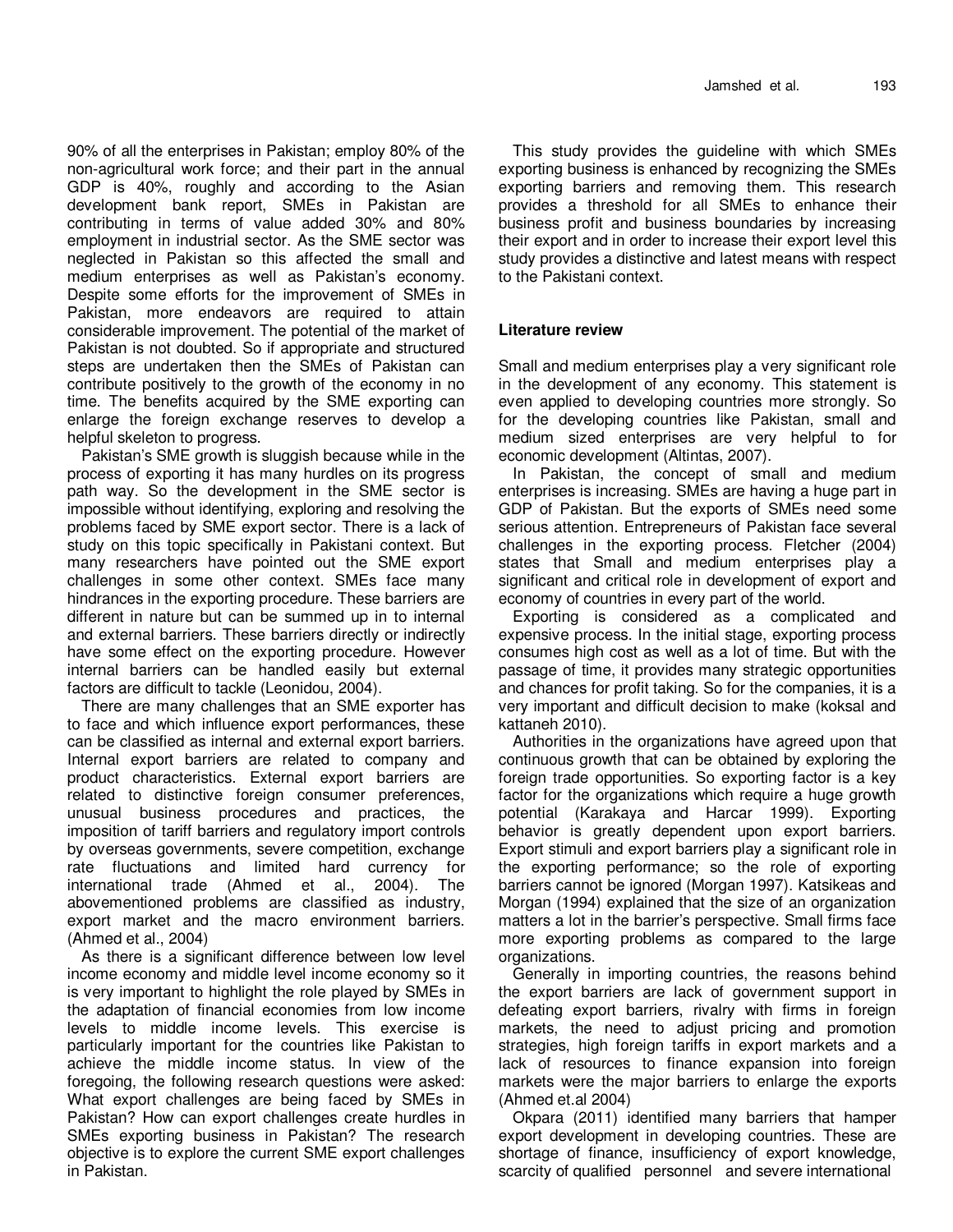competition. These barriers play a key important role in the obstruction of export growth of SMEs of a developing country.

SMEs face many hindrances in the exporting procedure. These barriers are different in nature and can be internal (informational, functional and marketing) or external (procedural, governmental, task and environmental). These barriers particularly affect the exporting in different manners. However internal barriers are easier to handle and manage but external factors are not convenient to tackle (Leonidou 2004). Koksal and kattaneh (2010) narrated that generally there are two types of export problems internal and external. Internal export problems refers to the inside of the company and usually related to the company resources for export activities they are generally related to the products characteristics for example low quality product, high prices, lack of information. The troubles originating from external factors such as export market competition, image of exporting country and policies made by both host and home countries are referred to as external barriers.

Leonidou (1995) concluded while differentiating internal and external barriers that barriers originating from organizational resources, internal potentials and company advancement towards export business are internal barriers. Whereas the barriers which an exporting firm faces during the export procedure from exporting state to host state are external barriers. Internal barriers include: dearth of production inputs and shortage of domestic capability; and external barriers include those related to the business environment such as government policies, trade barriers, and the nature of competition (Bagchi-Sen, 1999).

Barriers are distinguished in to initiating problems and on-going problems. Initiating problems are linked to problems which are initiative in nature like recognizing foreign opportunities, export documenting process and capital requirement. Whereas on-going issues includes such problems which occur during the export process like analyzing payment and cost , demonstration and difference between values provided by firm and values demanded by buyer (Tesar and Tarelton, 1982).

The most difficult barriers differentiating exporters and non exporters are, (1) adapting products for foreign markets, (2) pricing for foreign market, (3) minimizing the foreign exchange risk, (4) obtaining information on prospects overseas, (5) providing technical advices overseas, (6) knowing exporter procedures, (7) shipping and distributers overseas, (8) financing exporters, (9) advertising in foreign markets and last (10) communicating with clients overseas (Moini, 1997; Eshghi et al., 1992). One of the major problems faced by exporters is to obtain the information required to enter the export market.

SMEs have to cope with different kinds of exporting challenges. It depends upon that from which a native land SME belongs. SMEs originating from a transition country mostly face problems which are internal in nature like unprofessional conduct or lack of capital. SMEs from developed countries usually face external problems like political instability or strict import policies (Neupert et al., 2006). Many SMEs don't go for exporting just because of the expected barriers. In view of non exporting firms some key barriers are lack of awareness of prospective markets, the less technical aptness, intense competition in expected market and need of professional personnel. But the opinion of exporting firms is different, which consider warehousing and controlling of physical product flow in the expected country, threat of overseas buying behavior and unavailability of business place as the most important export barriers (Pinho and martins, 2010).

Stamatovic and Zakic (2010) concluded that skill and knowledge of managerial group is directly proportional to the SME exports. Trained and effective management can play a significant role in the development of SME exporting while in the presence of worldwide economic crises. By improving the training and development of entrepreneurs and creating trade with large enterprises, the SME growth can be enhanced. It is also proved that information gathering for long term vision is the key to success for the flourishing small and medium-sized exporters as compared to those SME exporters who formulate policies and strategies on daily basis (Ortega, 2003).

While the export of any organization is inversely proportional to the barriers existing, barriers do not only make clear the smooth exporting process but some other factors also play a considerable role in the function of these barriers. These factors are the distinctive qualities of managers, the organization and environment of the organizations (Barret and Wilkinson, 1985).

Koksal and kattaneh (2010) confirmed that tariff/non tariff barriers implied by host countries, production capacity of company and packaging bear negative effects on the export sales volume and the strong global competition, brand image, high production cost, lack of qualified personnel, difficulty in obtaining foreign market information and transportation affects positively export sales volume.

Craig (2005) explains that the export barriers are more severe and intense in the psyche of those non exporters who have never tried export. So the cognitive dissonance of export barriers is more rigorous than in non exporters when compared to the exporters. Non exporting firms consider the obstacles more severe if they were exporting. These differences between thinking of exporters and non exporters can be eliminated through exporting experience.

Although much research is conducted on the topic of barriers of SME exporting but a greater part of the research is done in the Europe and North America. Research work on the topic barriers of exporting in small and medium enterprises is relatively uncommon in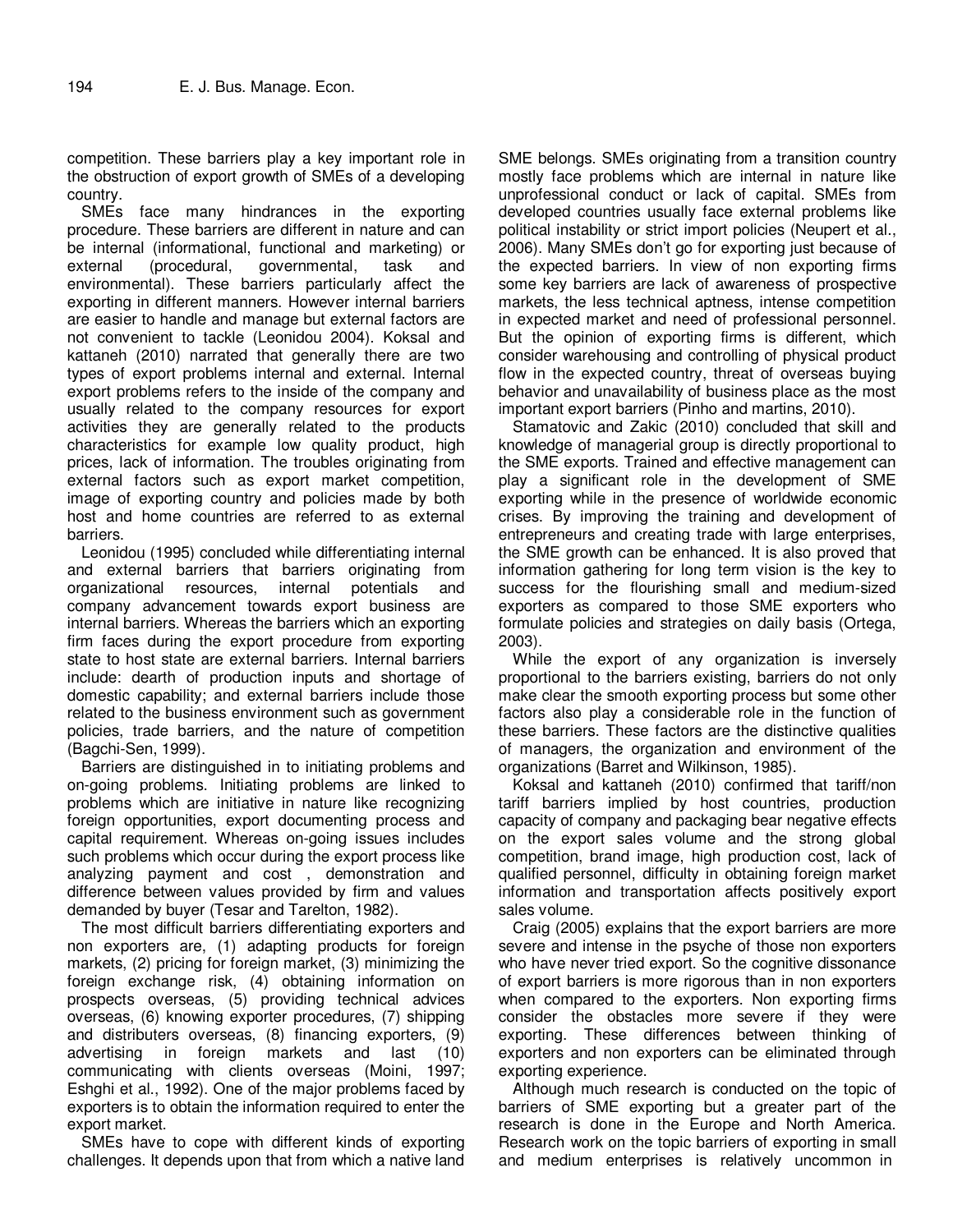developing countries. Pakistan is also lacking research work on SME export problems (Leonidou, 2004). So the above literature provides a substantial research gap for this study.

# **METHODOLOGY**

The SMEs of Pakistan were selected as the population of this study. The target population of this study comprises all textile SMEs. The sample of this study was taken from one city (Faisalabad) due to own convenience and one industry Textile was selected. A sample size of 25 firms from the textile industry was surveyed. The sample size was taken for the convenience of research as only limited resources were available. All taken firms were SMEs. The data was collected from SMEs export managers and owners. Out of 18 SMEs, owners were working as export managers themselves whereas rest of 7 SMEs had distinct export managers. Due to confidential policy of most companies, names of the sample selected SMEs and respondents could not be mentioned. A descriptive approach was used to conduct this study and in-depth interviews were performed to evaluate the real export barriers for SMEs in Pakistan. A question of (Eisenhardt, 1991) was adopted to conduct the interviews. Interviews were conducted in English. Neupert et al., (2005) also used this procedure to make an identification of the complete background of the problems. The written records were then reviewed by researchers and grouped according to common themes. Due to the descriptive nature of this research, observational method was the key factor to conclude results.

The following data as presented in table 1 were gathered after the interviews. Barriers are categorized into internal and external barriers. All of the 25 firms are faced with the internal or external barrier on the basis of nature of most significant problems of each firm (Table 1 and figure 1).

## **Findings**

The following findings were deduced from the summary of interviews: Figure 2 shows that the 68% of barriers are internal whereas external barriers are 32%. As the weight age of internal export barriers is relatively larger than that of external export barriers for Pakistani small and medium enterprises, it reveals that SMEs in Pakistan face more internal problems as compared to external problems. SMEs have opportunities for export in foreign markets but there are plenty of barriers within the country. Although internal barriers are more controllable as compared to external barriers but all stakeholders should play their roles to minimize these internal barriers in order to magnify the SME exports.

The Figure 3 shows that internal barriers are more dominant in the overall barrier chart. Now this figure tells us the internal problems which cause internal barriers to prevail. Simply the internal barriers are narrowed down. Here the energy crisis is making the largest contribution in internal barriers. The energy crisis is 39% of internal barriers. It is because the situation of energy sector is worse in Pakistan. Functional barriers contribute 29% to internal barriers. It is the second biggest internal problem after energy crises. Environmental and marketing barriers make their part of 19% and 13% respectively.

Figure 4 shows the strength of components of external barriers. Competitive barriers are the main external barriers. SMEs have to face tough competition from other countries like China, India, and Bangladesh etc. as competitive barriers constitute 45% of total external barriers. These countries are providing the export product on cheaper rates. Procedural barriers like documentation, quality clearance, late payments etc. comprise 33% of the total barriers. Environmental barriers are 22% of total external barriers. Environmental barriers include unstable political situation, cultural effects and may be economic problems etc. So by and large competitive barriers form the biggest external barriers.

# **Discussion and Conclusion**

This study explored the export barriers faced by SMEs in Pakistan. Basically two types of main export barriers exist i.e. internal barriers and external barriers (Leonidou 2004). Findings of this study showed that internal barriers are more influential than external barriers. Internal barriers include functional barriers, marketing barriers, energy crises and environmental barriers. Energy crises contain shortage and high charged prices of electricity, gas and other energy components. An energy crisis leaves industry unable to fulfill orders. High rates of electricity, gas and oil increases the production cost. Environmental barriers comprise political, economical, social and technological problems of exporting country i.e. Pakistan. Economic problems include poor economic conditions in the country and fluctuating currency exchange risks. In poor economic conditions it is very difficult for exporters to invest as SMEs are always facing lack of funds. Political problems include political instability in exporting country or strict exporting rules and regulations and high tariff, non tariff barriers these issue can shake the confidence of importers and they hesitate to sign a contract. Socio cultural barriers include unfamiliar local business practices and lack of foreign verbal, non verbal languages. Dissimilarity between cultures of host country and export country causes inability to adapt exporting process. Marketing barriers include problems related to product, price, distribution and promotion. Barriers related to product include barriers concerned with product like developing new product for foreign markets, adapting exporting product design and style, meeting exporting product quality standards/specs, meeting export packaging/labeling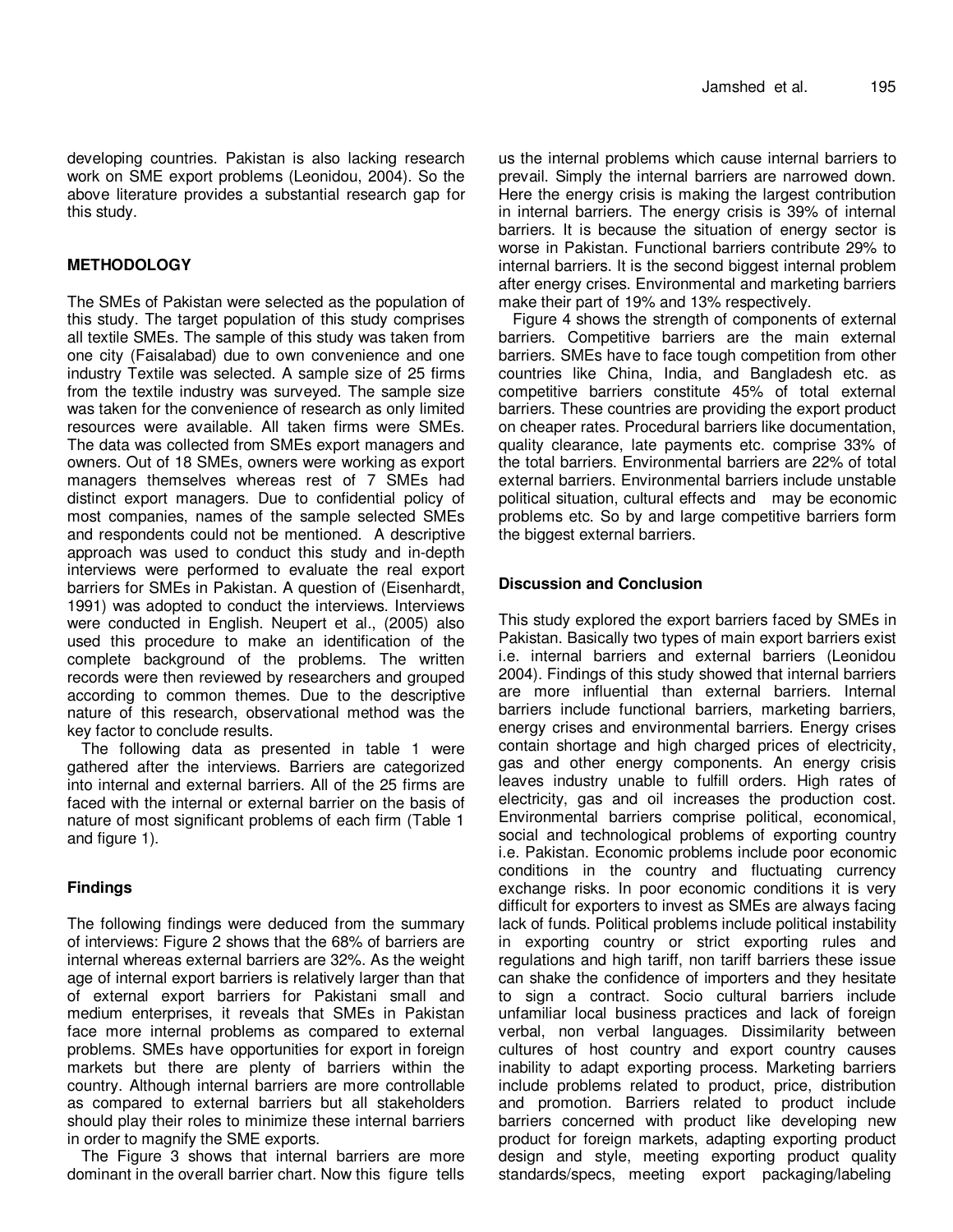#### **Table 1:** Export barriers

| <b>RESPONDENTS</b> | <b>CLASSIFICATION</b><br><b>OF BARRIERS</b> | <b>INTERNAL BARRIERS</b> |                        |                           | <b>EXTERNAL BARRIERS</b> |                         |                               |                            |
|--------------------|---------------------------------------------|--------------------------|------------------------|---------------------------|--------------------------|-------------------------|-------------------------------|----------------------------|
| $\mathbf{1}$       | Internal                                    | Energy<br>crises         |                        | Environmental<br>Problems |                          |                         |                               |                            |
| 2                  | Internal                                    |                          |                        | Environmental<br>Problems |                          |                         |                               |                            |
| 3                  | Internal                                    | Energy<br>crises         |                        |                           |                          |                         |                               |                            |
| 4                  | External                                    |                          |                        |                           |                          | Competitive<br>Problems |                               |                            |
| 5                  | Internal                                    | Energy<br>crises         | Functional<br>Problems |                           |                          |                         |                               |                            |
| 6                  | Internal                                    |                          | Functional<br>Problems |                           | Marketing<br>Problems    |                         |                               |                            |
| $\overline{7}$     | External                                    |                          |                        |                           |                          |                         | Procedural<br><b>Barriers</b> |                            |
| 8                  | Internal                                    |                          |                        | Environmental<br>Problems |                          |                         |                               |                            |
| 9                  | External                                    |                          |                        |                           |                          |                         |                               | Environment<br>al Problems |
| 10                 | Internal                                    |                          | Functional<br>Problems |                           |                          |                         |                               |                            |
| 11                 | Internal                                    | Energy<br>crises         |                        |                           |                          |                         |                               |                            |
| 12                 | Internal                                    |                          | Functional<br>Problems | Environmental<br>Problems |                          |                         |                               |                            |
| 13                 | External                                    |                          |                        |                           |                          | Competitive<br>Problems |                               |                            |
| 14                 | Internal                                    | Energy<br>crises         |                        |                           |                          |                         |                               |                            |
| 15                 | Internal                                    |                          |                        |                           | Marketing<br>Problems    |                         |                               |                            |
| 16                 | External                                    |                          |                        |                           |                          |                         | Procedural<br><b>Barriers</b> |                            |
| 17                 | Internal                                    |                          |                        |                           |                          |                         |                               |                            |
| 18                 | Internal                                    |                          |                        |                           |                          |                         |                               |                            |
| 19                 | External                                    |                          |                        |                           |                          |                         | Procedural<br><b>Barriers</b> |                            |
| 20                 | Internal                                    |                          |                        |                           | Marketing<br>Problems    |                         |                               |                            |
| 21                 | External                                    |                          |                        |                           |                          | Competitive<br>Problems |                               | Environment<br>al Problems |
| 22                 | Internal                                    | Energy<br>crises         |                        |                           |                          |                         |                               |                            |
| 23                 | Internal                                    |                          |                        |                           |                          |                         |                               |                            |
| 24                 | Internal                                    | Energy<br>crises         |                        |                           |                          |                         |                               |                            |
| 25                 | Internal                                    |                          | Functional<br>Problems |                           |                          |                         |                               |                            |

requirements, offering technical/ after sale services. Product which is not according to the customer demand and specifications will cause a failure and less future ordering. Pricing problems include offering unsatisfactory

prices to customers, lack of granting credit facilities to foreign customers. In such a competitive scenario, difference in price will eliminate the exporter from competition. The problems such as difficulty in supplying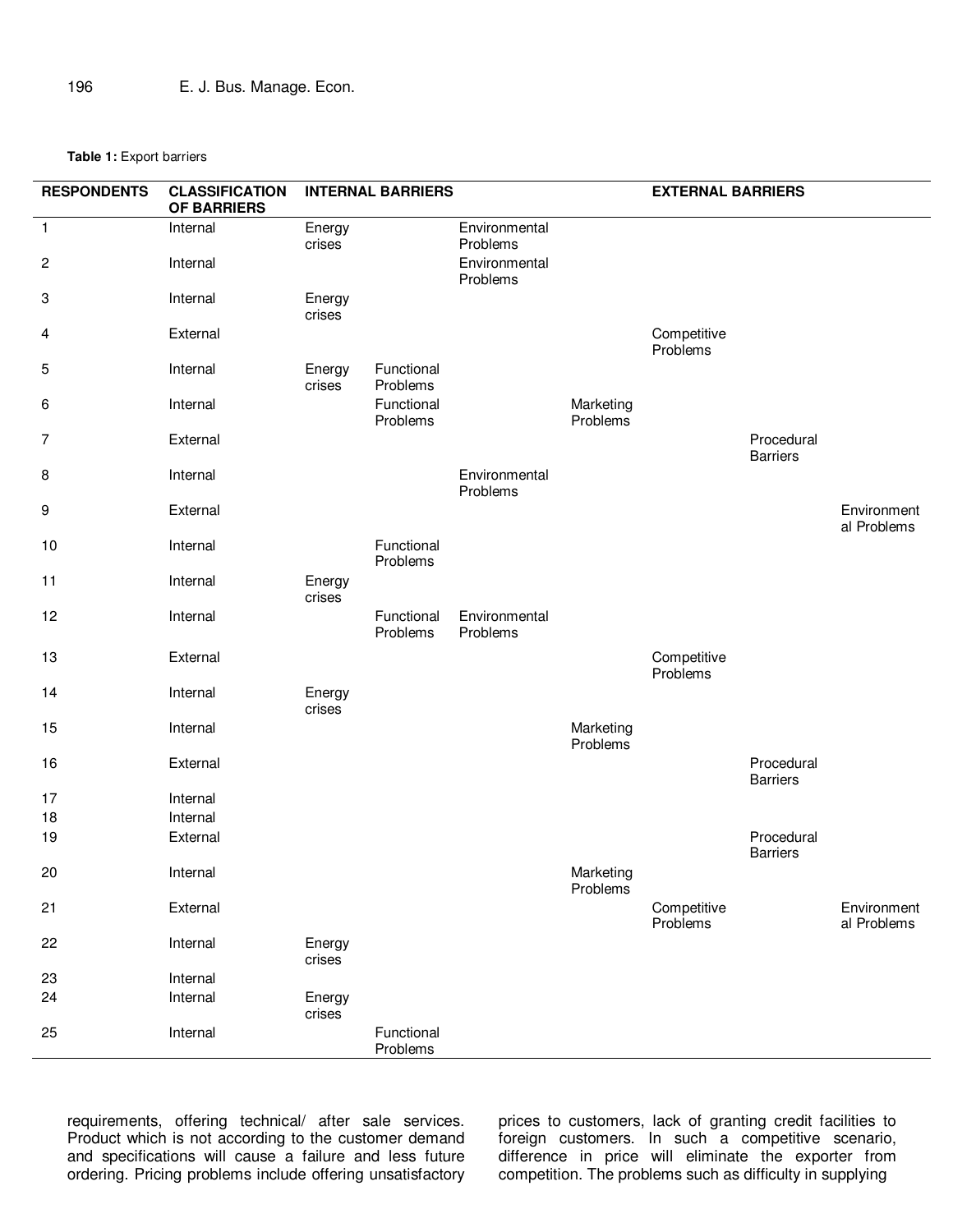

**Figure 1**: Classification of export barriers.



**Figure 2:** Percentage of Internal and External Barriers

inventory abroad, unavailability of warehouses, unreliable foreign representations and less access to export distribution channels are included in distribution. Product making is not only the last thing but product should also be delivered to customer otherwise it can impose a bad exporting impression. Promotion contains lack of adjusting export promotional activities whereas lack of promotional activities can create unawareness for customers which finally leads to fewer exports. Functional barriers are related to the capacity of SMEs i.e. lack of working capital, production capacity, inadequate personnel. These include lack of managerial time to deal with exports, inadequate/untrained personnel for exporting, lack of excess production capacity for exporting and shortage of working capital to finance export. Due to functional barriers, exporters would not be able to meet the requirements of the buyer.

External barriers include environmental, competitive and procedural barriers. Competitive barriers include barriers such as severe competition, low prices offered by other countries and good quality products of other competitors. Competitive barriers keep the exporter out of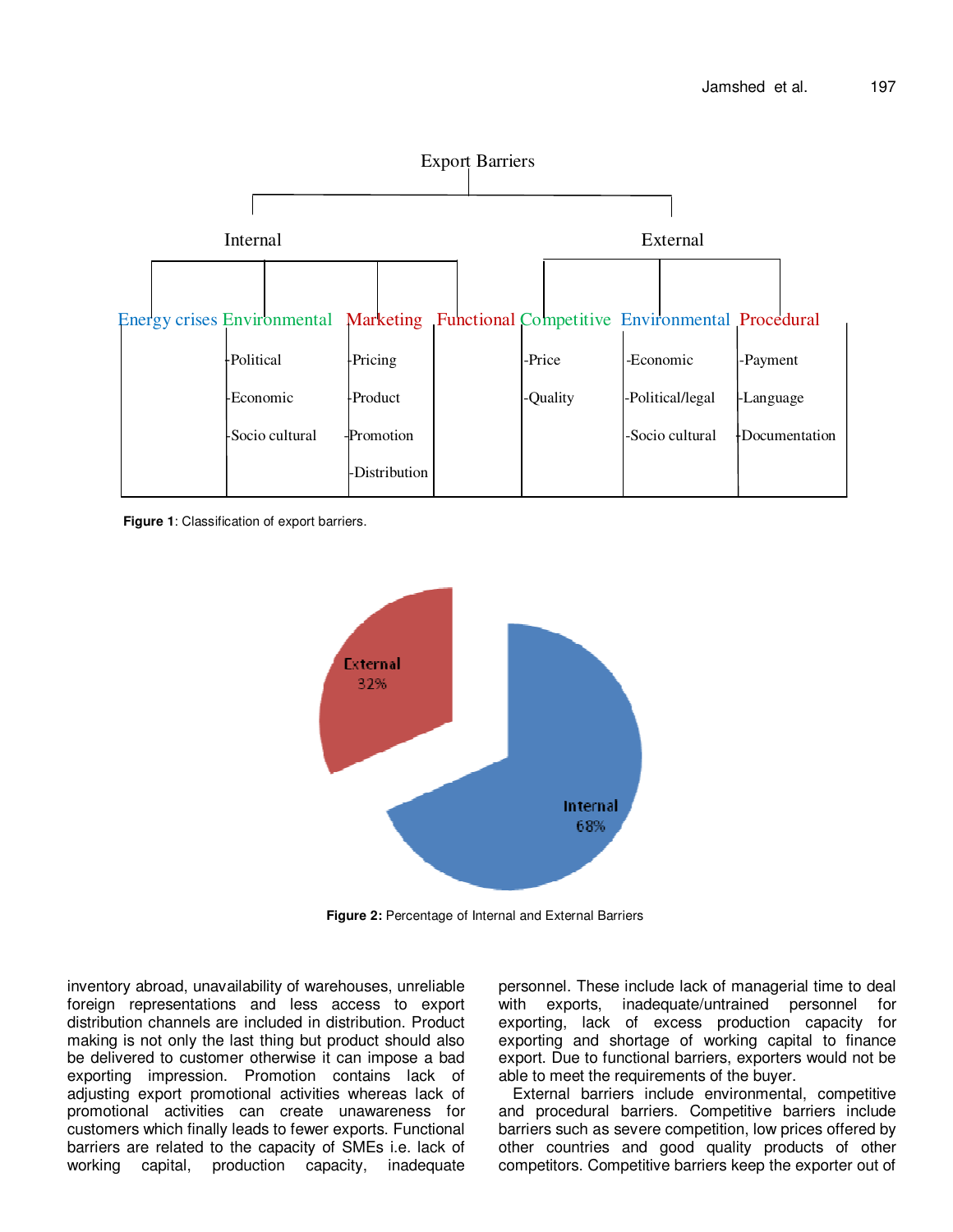

**Figure 4:** Segregated percentages of external barriers

competition and other competitors start dominating. Mostly competitive problems are related to price and quality. Provision of low prices from customers create price competition problem whereas quality problems include provision of high quality products by competitors. Environmental barriers are political, economical, social and technological problems of host country. Procedural barriers consist of slow collection of payment from abroad, problematic communication with overseas customers and unfamiliar exporting documentations/paperwork. This can cause dejection in exporter and he will be less inclined towards exports due to the complicated exporting procedure. Previous study concluded that SMEs can play an important role in